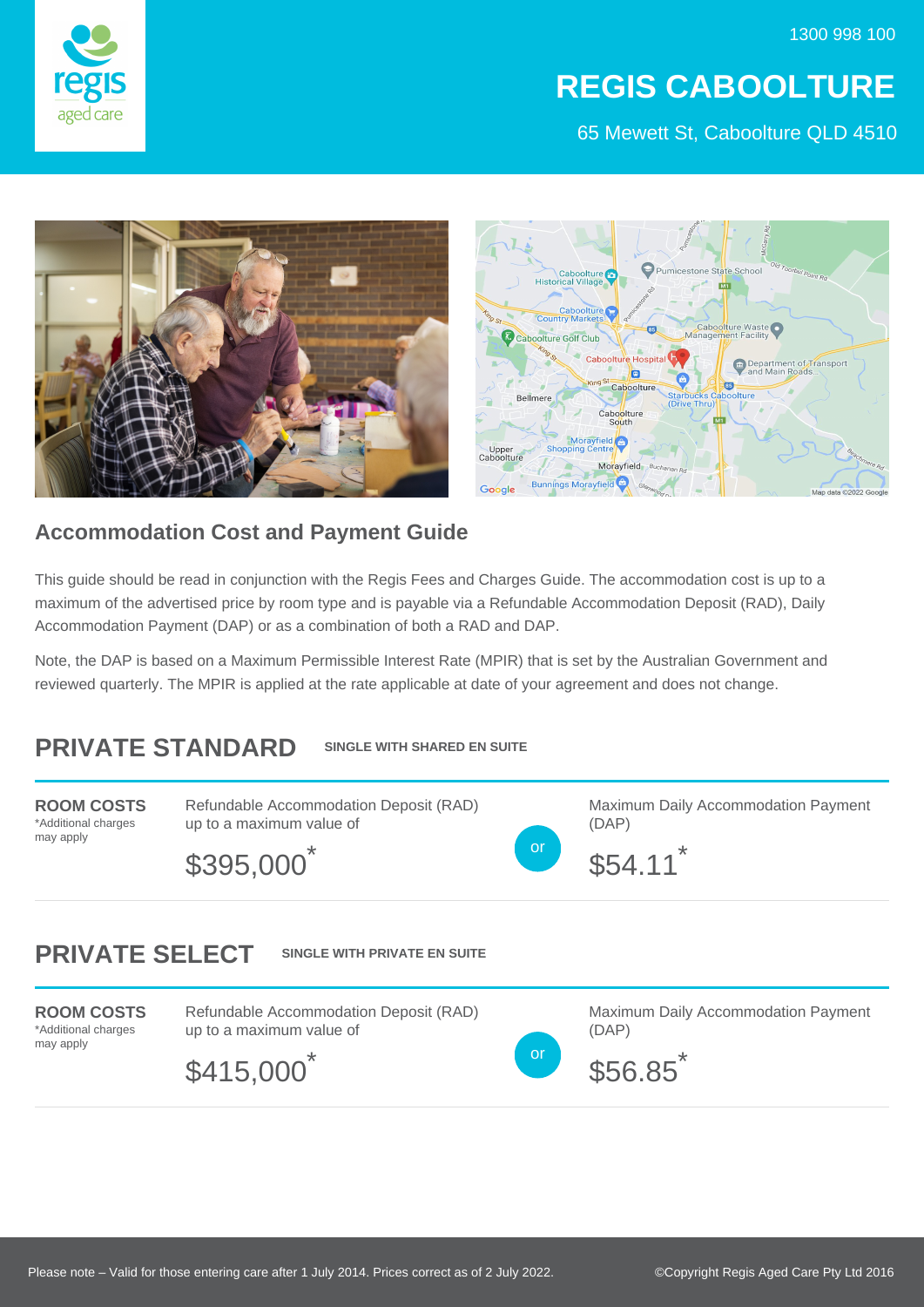



### **REGIS CABOOLTURE**

65 Mewett St, Caboolture QLD 4510